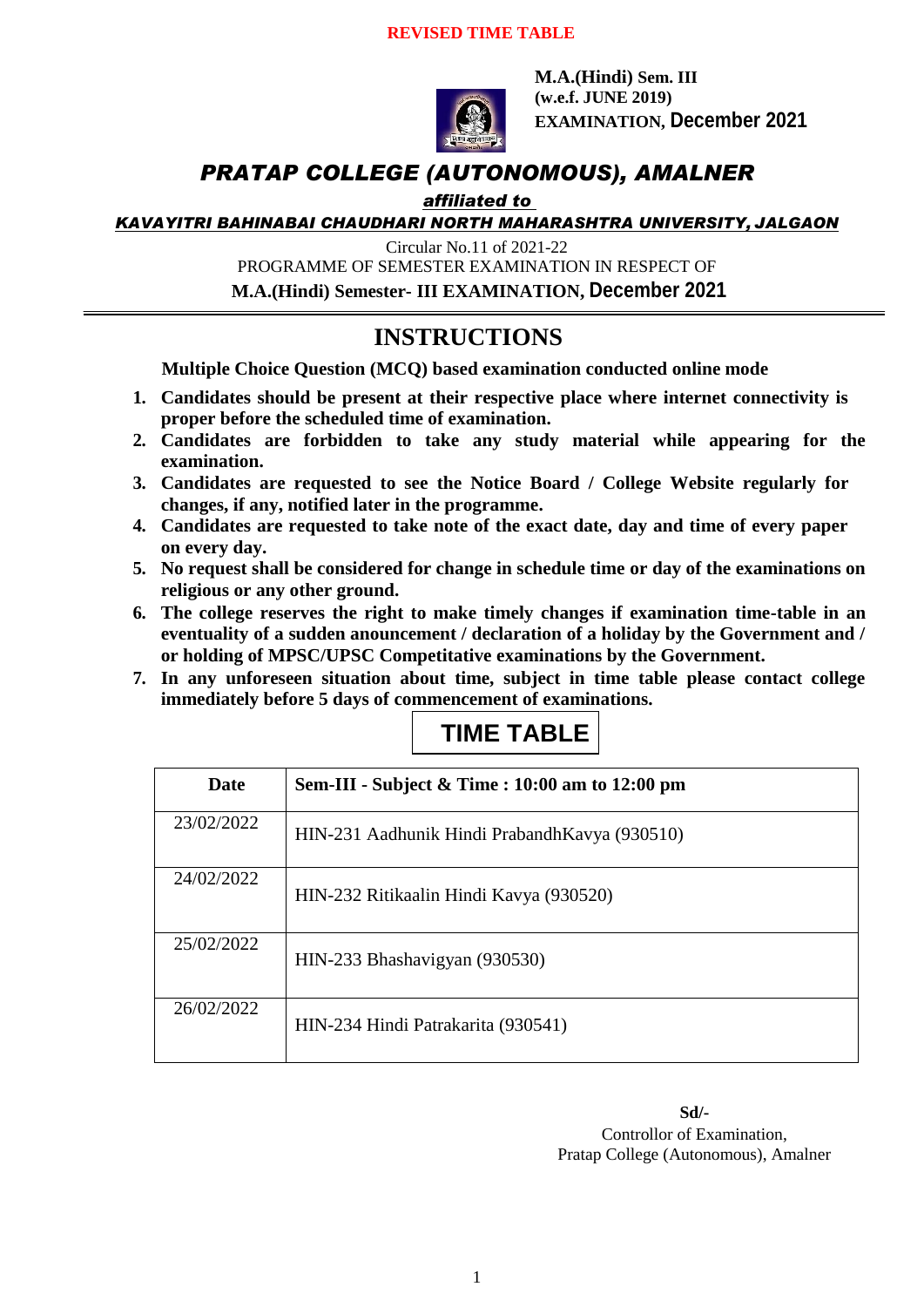

**M.A.(History) Sem. III (w.e.f. JUNE 2019) EXAMINATION, December 2021**

### *PRATAP COLLEGE (AUTONOMOUS), AMALNER*

#### *affiliated to*

*KAVAYITRI BAHINABAI CHAUDHARI NORTH MAHARASHTRA UNIVERSITY, JALGAON*

Circular No.11 of 2021-22 PROGRAMME OF SEMESTER EXAMINATION IN RESPECT OF **M.A.(History) Semester- III EXAMINATION, December 2021**

## **INSTRUCTIONS**

**Multiple Choice Question (MCQ) based examination conducted online mode**

- **1. Candidates should be present at their respective place where internet connectivity is proper before the scheduled time of examination.**
- **2. Candidates are forbidden to take any study material while appearing for the examination.**
- **3. Candidates are requested to see the Notice Board / College Website regularly for changes, if any, notified later in the programme.**
- **4. Candidates are requested to take note of the exact date, day and time of every paper on every day.**
- **5. No request shall be considered for change in schedule time or day of the examinations on religious or any other ground.**
- **6. The college reserves the right to make timely changes if examination time-table in an eventuality of a sudden anouncement / declaration of a holiday by the Government and / or holding of MPSC/UPSC Competitative examinations by the Government.**
- **7. In any unforeseen situation about time, subject in time table please contact college immediately before 5 days of commencement of examinations.**

## **TIME TABLE**

| Date       | Sem-III - Subject & Time : 10:00 am to 12:00 pm          |
|------------|----------------------------------------------------------|
| 23/02/2022 | HIS-231 20th Century World (Part I) (1945-1970) (931210) |
| 24/02/2022 | HIS-232 India after independence (Part I) (931220)       |
| 25/02/2022 | HIS-233 Rise and growth of nationalism in India (931230) |
| 26/02/2022 | HIS-234-a) History of Ancient Maharashtra (931241)       |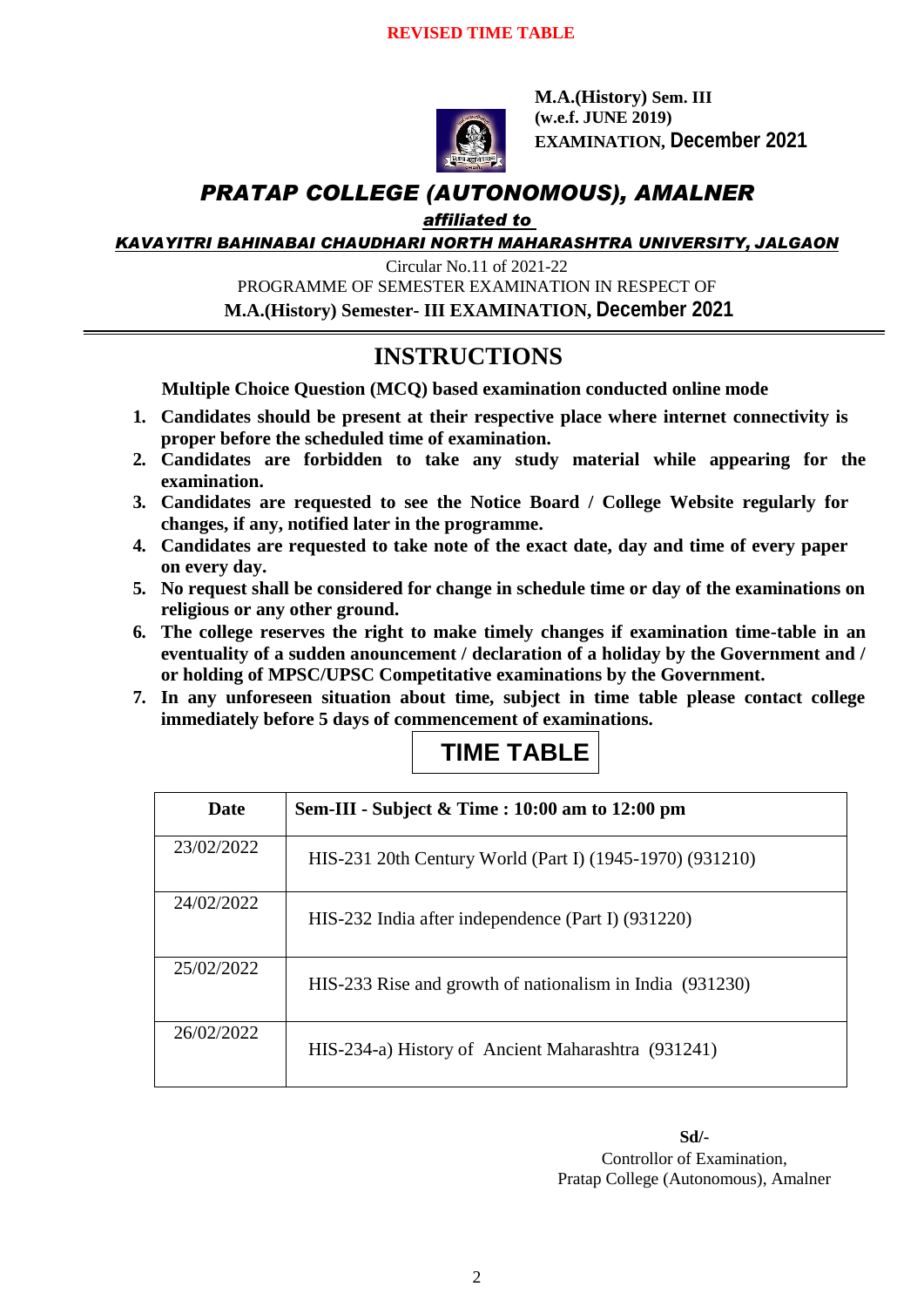

**M.A.(Political Science) ( SEMESTER III ) (w.e.f. JUNE 2019) EXAMINATION, December 2021**

### *PRATAP COLLEGE (AUTONOMOUS), AMALNER*

#### *affiliated to*

*KAVAYITRI BAHINABAI CHAUDHARI NORTH MAHARASHTRA UNIVERSITY, JALGAON*

Circular No.11 of 2021-22

PROGRAMME OF SEMESTER EXAMINATION IN RESPECT OF

**M.A.(Political Science) Semester- III EXAMINATION, December 2021**

## **INSTRUCTIONS**

**Multiple Choice Question (MCQ) based examination conducted online mode**

- **1. Candidates should be present at their respective place where internet connectivity is proper before the scheduled time of examination.**
- **2. Candidates are forbidden to take any study material while appearing for the examination.**
- **3. Candidates are requested to see the Notice Board / College Website regularly for changes, if any, notified later in the programme.**
- **4. Candidates are requested to take note of the exact date, day and time of every paper on every day.**
- **5. No request shall be considered for change in schedule time or day of the examinations on religious or any other ground.**
- **6. The college reserves the right to make timely changes if examination time-table in an eventuality of a sudden anouncement / declaration of a holiday by the Government and / or holding of MPSC/UPSC Competitative examinations by the Government.**
- **7. In any unforeseen situation about time, subject in time table please contact college immediately before 5 days of commencement of examinations.**

| Date       | Sem-III - Subject & Time : 10:00 am to 12:00 pm               |
|------------|---------------------------------------------------------------|
| 23/02/2022 | POL-231 Research Methodology for the social sciences (931110) |
| 24/02/2022 | POL-232 Comparative Political Process (931120)                |
| 25/02/2022 | POL-233 International Relations (931130)                      |
| 26/02/2022 | POL-234-A) United nations and world peace (931141)            |

## **TIME TABLE**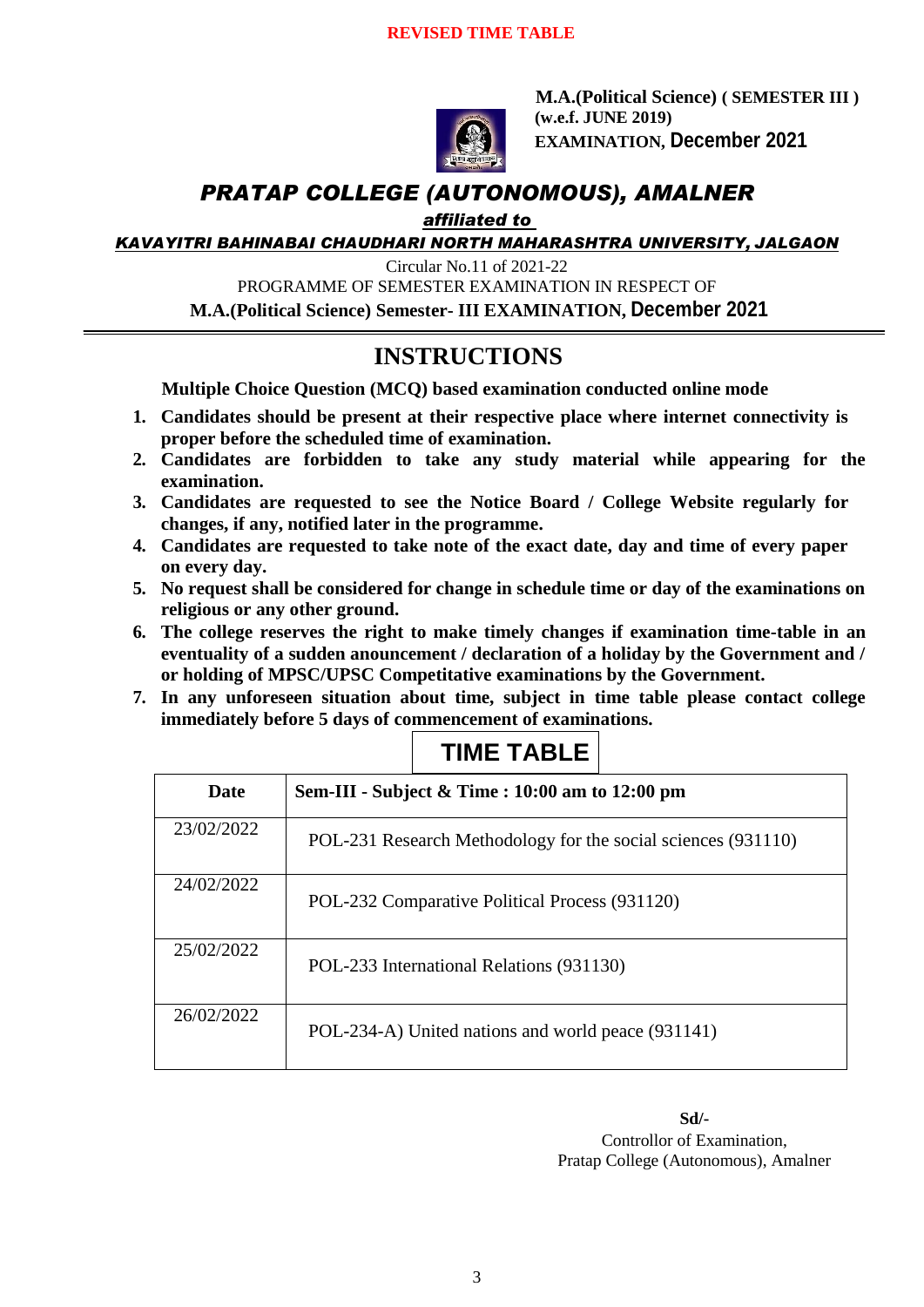

**M.A.(Economics)(Sem. III) (w.e.f. JUNE 2019) EXAMINATION, December 2021**

### *PRATAP COLLEGE (AUTONOMOUS), AMALNER*

### *affiliated to*

*KAVAYITRI BAHINABAI CHAUDHARI NORTH MAHARASHTRA UNIVERSITY, JALGAON*

Circular No.11 of 2021-22

PROGRAMME OF SEMESTER EXAMINATION IN RESPECT OF

**M.A.(Economics) Semester- III EXAMINATION, December 2021**

### **INSTRUCTIONS**

**Multiple Choice Question (MCQ) based examination conducted online mode**

- **1. Candidates should be present at their respective place where internet connectivity is proper before the scheduled time of examination.**
- **2. Candidates are forbidden to take any study material while appearing for the examination.**
- **3. Candidates are requested to see the Notice Board / College Website regularly for changes, if any, notified later in the programme.**
- **4. Candidates are requested to take note of the exact date, day and time of every paper on every day.**
- **5. No request shall be considered for change in schedule time or day of the examinations on religious or any other ground.**
- **6. The college reserves the right to make timely changes if examination time-table in an eventuality of a sudden anouncement / declaration of a holiday by the Government and / or holding of MPSC/UPSC Competitative examinations by the Government.**
- **7. In any unforeseen situation about time, subject in time table please contact college immediately before 5 days of commencement of examinations.**

# **TIME TABLE**

| Date       | Sem-III - Subject & Time : 10:00 am to 12:00 pm     |
|------------|-----------------------------------------------------|
| 23/02/2022 | ECO-231 Advanced Monetary Economics-I (931010)      |
| 24/02/2022 | ECO-232 Theories of Economic Development-I (931020) |
| 25/02/2022 | ECO-233-A) International Economics-I (931031)       |
| 26/02/2022 | ECO-234-B) Modern Banking System in India (931042)  |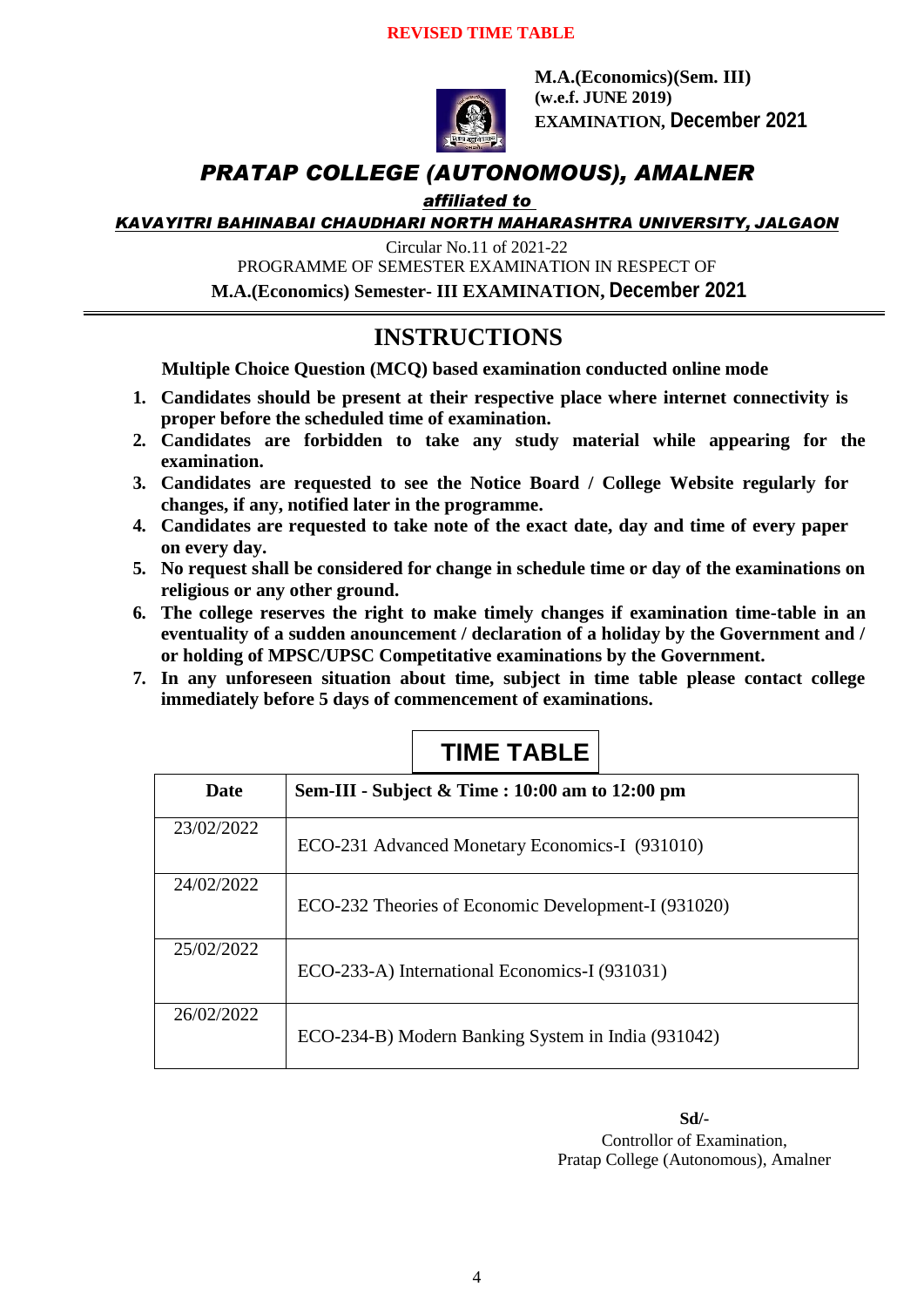

 **M.A.(English) (Sem.III) (w.e.f. JUNE 2019) EXAMINATION, December 2021**

### *PRATAP COLLEGE (AUTONOMOUS), AMALNER*

### *affiliated to*

*KAVAYITRI BAHINABAI CHAUDHARI NORTH MAHARASHTRA UNIVERSITY, JALGAON*

Circular No.11 of 2021-22

PROGRAMME OF SEMESTER EXAMINATION IN RESPECT OF

**M.A.(English) Semester- III EXAMINATION, December 2021**

### **INSTRUCTIONS**

**Multiple Choice Question (MCQ) based examination conducted online mode**

- **1. Candidates should be present at their respective place where internet connectivity is proper before the scheduled time of examination.**
- **2. Candidates are forbidden to take any study material while appearing for the examination.**
- **3. Candidates are requested to see the Notice Board / College Website regularly for changes, if any, notified later in the programme.**
- **4. Candidates are requested to take note of the exact date, day and time of every paper on every day.**
- **5. No request shall be considered for change in schedule time or day of the examinations on religious or any other ground.**
- **6. The college reserves the right to make timely changes if examination time-table in an eventuality of a sudden anouncement / declaration of a holiday by the Government and / or holding of MPSC/UPSC Competitative examinations by the Government.**
- **7. In any unforeseen situation about time, subject in time table please contact college immediately before 5 days of commencement of examinations.**

# **TIME TABLE**

| Date       | Sem-III - Subject & Time : 10:00 am to 12:00 pm         |
|------------|---------------------------------------------------------|
| 23/02/2022 | ENG-231 LITERARY THEORY AND CRITICISM (932410)          |
| 24/02/2022 | ENG-232 RESEARCH METHODOLOGY (932420)                   |
| 25/02/2022 | ENG-233 POST COLONIAL LIETRATURE (932430)               |
| 26/02/2022 | ENG-234-A AN INTRODUCTION TO TRANSLATION STUDY (932441) |